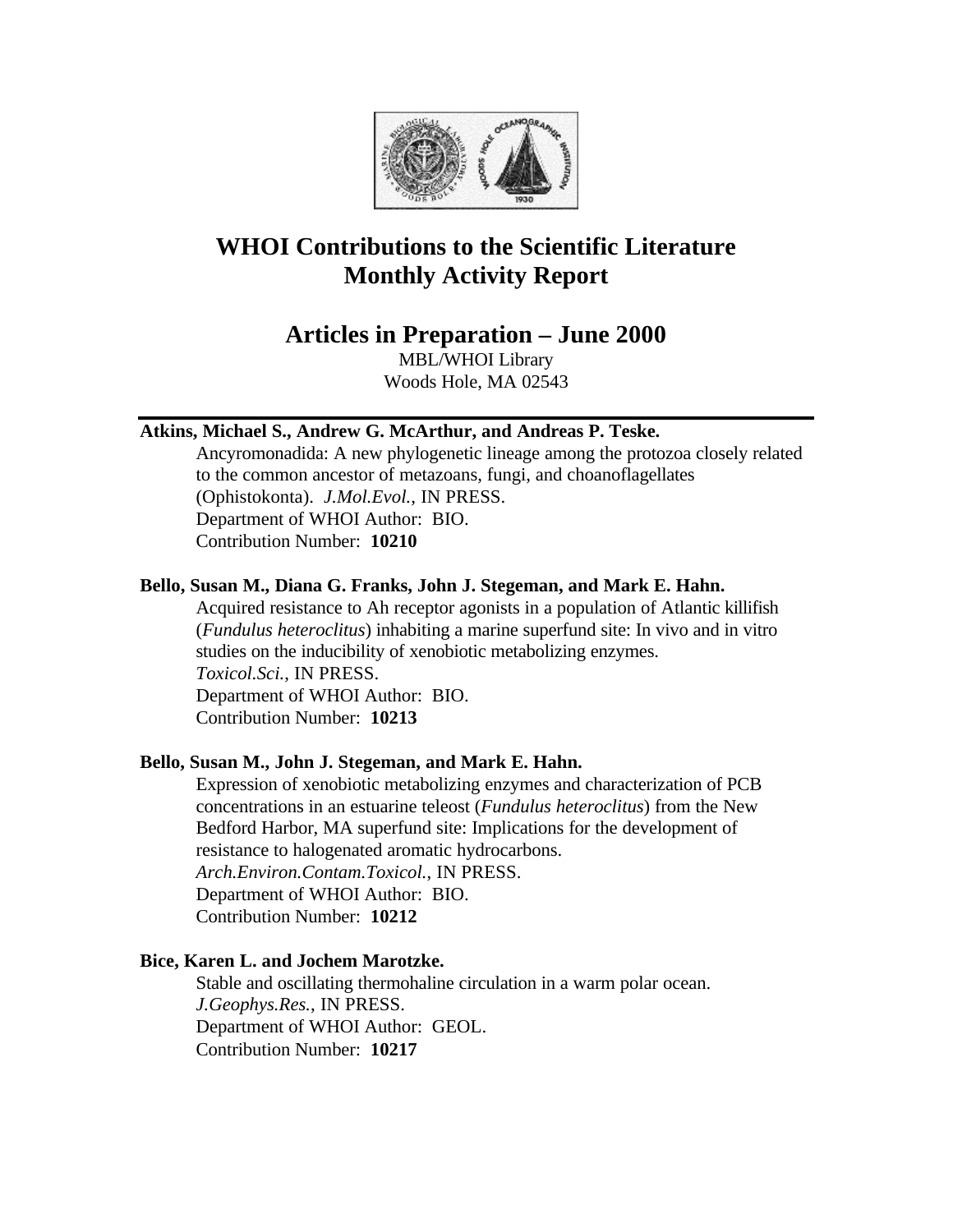#### **Charette, Matthew A. and Ken O. Buesseler.**

Does iron fertilisation lead to rapid carbon export in the Southern Ocean? *Geochem.Geophys.Geosys.*, IN PRESS. Department of WHOI Author: MCG. Contribution Number: **10197**

# **Edwards, Katrina J., Philip L. Bond, Greg K. Druschel, Molly M. McGuire, Robert J. Hamers, and Jillian F. Banfield.**

Geochemical and biological aspects of sulfide mineral dissolution: Lessons from Iron Mountain, California. *Chem.Geol.*, IN PRESS. Department of WHOI Author: MCG. Contribution Number: **10219**

#### **Goni, M. A., M. B. Yunker, R. W. Macdonald, and T. I. Eglinton.**

Distribution and sources of organic biomarkers in Arctic sediments from the Mackenzie River and Beaufort Shelf. *Mar.Chem.*, IN PRESS. Department of WHOI Author: MCG. Contribution Number: **10203**

#### **Hunt, Heather L. and Lauren S. Mullineaux.**

The roles of predation and postlarval transport in recruitment of the soft shell clam (*Mya arenaria*). *Limnol.Oceanogr.*, IN PRESS. Department of WHOI Author: BIO. Contribution Number: **10215**

#### **Madin, L. P. and E. F. Horgan.**

Zooplankton at the Bermuda Atlantic Time-Series study (BATS) station: Diel, seasonal and interannual variation in biomass, 1994-1998. *Deep-Sea Res.II*, IN PRESS. Department of WHOI Author: BIO. Contribution Number: **10211**

### **Musiak, Jeffery D., Mark T. Stacey, Deanna Sereno, Thomas M. Powell, Stephen G. Monismith, Derek A. Fong, and Michael Purcell.**

Vertical mixing and horizontal transport in stratified flow at a near coastal site. In: *Fifth International Symposium on Stratified Flows, University of British Columbia, July 10-13, 2000*, IN PRESS. Department of WHOI Author: AOPE. Contribution Number: **10218**